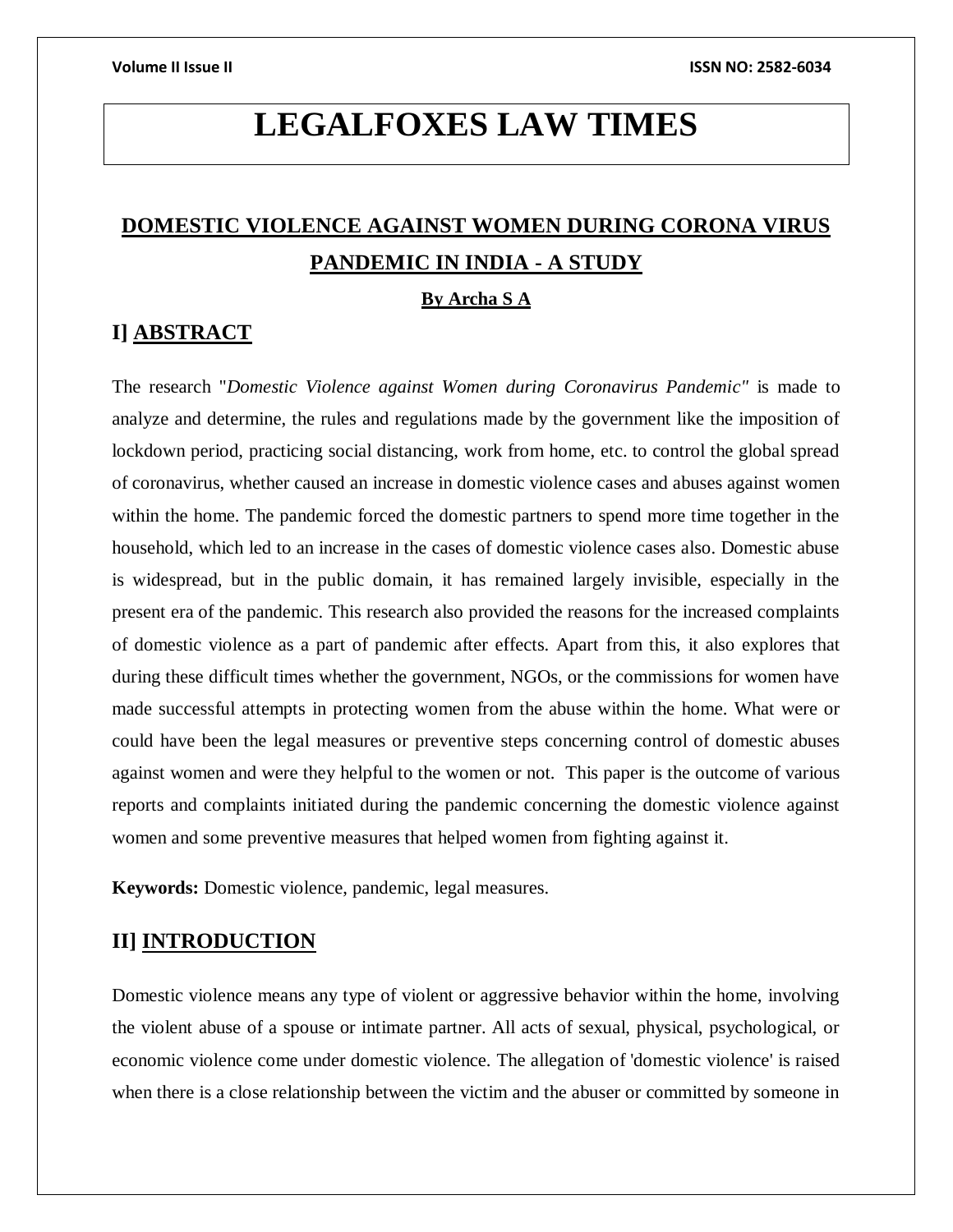### **Volume II Issue II ISSN NO: 2582-6034**

the victim's domestic circle. It is a human rights issue and considered to be a severe deterrent to development. The parliament in the fifty-sixth year of the Republic of India enacted an act as 'THE PROTECTION OF WOMEN AGAINST DOMESTIC VIOLENCE ACT, 2005'. It mainly aims to secure the rights of women that are guaranteed under the Indian Constitution. But, the safeguards under this Act are limited when it comes to restricting the abuses against women during the coronavirus pandemic.

Domestic partners and family members have spent more time together at home because of the pandemic. If there had already been domestic violence in a relationship, the coronavirus pandemic made it worse. The lockdown resulted in an increase in the rate of complaints against domestic violence in India and worldwide. This paper will help to understand whether the purpose of lockdown to "stay home stay safe" kept women safe or posed as a trap for many women in society. If it has become a trap the question is whether the government helped or not, to change the trap to a safer zone, needs to be answered. When the rules and restricted movements helped to spend more time together with the family, it has shown a new world and happiness to many people. But, it was not the same in all the families. Spending time together is a good thing, but when it leads to abuse, especially against women, there needs to be a safe window for those women who are struggling a lot to survive against this abuse. Society still shows this type of behavior against women and it is apparent from the increased rate of complaints filed during the strict lockdown period.

# **III] LEGAL FRAMEWORK OF DOMESTIC VIOLENCE AGAINST WOMEN IN INDIA**

Domestic violence includes not only physical abuse but also mental and economic abuse. What is called domestic violence and what all acts can be considered as domestic violence and who can be accused of domestic violence were interpreted differently till 2005. In 2005, the Republic of India enacted an Act called, '*The Protection of Women against Domestic Violence Act*'. It is a comprehensive law that includes all women-related issues in a domestic circle. For the first time, an act was enacted to deal with most of the problems of women and it cleared up several questions as to what exactly is considered 'domestic abuse'. Through this Act, the protection of women guaranteed under the Indian constitution becomes more strengthened.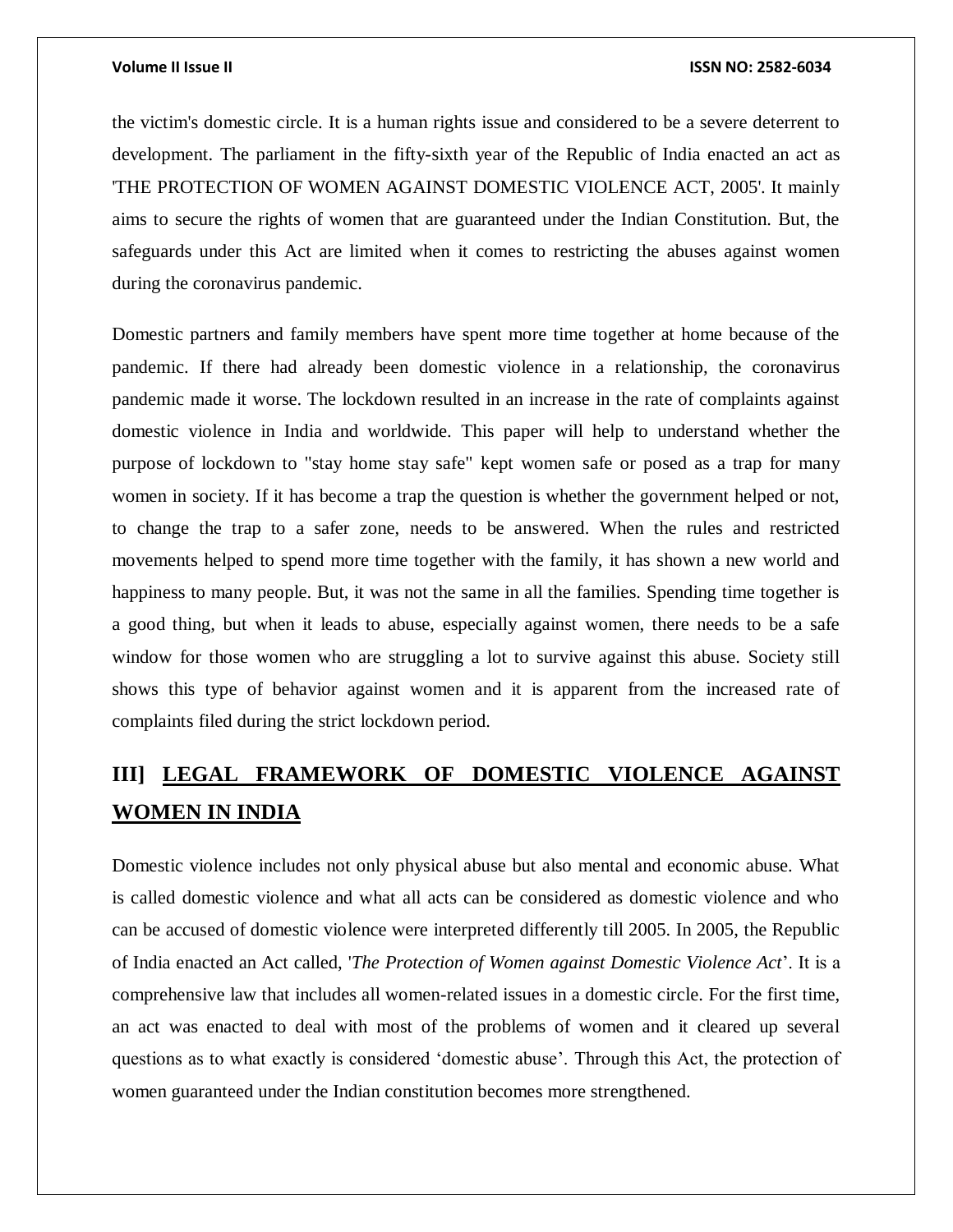### **Volume II Issue II ISSN NO: 2582-6034**

Not only this legislation has been drafted precisely, but it also extends protection to other women in the home like sisters, mothers other than in a marriage or live-in relationship. It is therefore clear that 'domestic partnerships' are not limited strictly to the marital context. Domestic violence is not only carried out by husbands. It involves spouses and ex-partners, immediate family members, and associates of the family, including parents, in-laws, and other members of the family.

Now, after the enactment, there is an exact dimension to the term domestic violence which is also appropriately defined in section 3 of the Act. This provision says that abuse includes actual abuse or threat of abuse, whether physical, sexual, verbal, economic, and harassment by way of any type of dowry and all<sup>1</sup>. Sometimes the abusive act by the partner also intends to make threats in the minds of parents or any other relatives of women to demand dowry. One issue which seems to have been ignored entirely is queer relationships. It is not defined in the Act. But, the Supreme Court specified that a live-in relationship is permissible only in unmarried persons of major age in heterogeneous relationships<sup>2</sup>. Through this Act to protect women, there are many rights provided to the magistrate to make orders, such as; Protection orders, Residence orders, monetary relief, Custody orders, and Compensation orders; any remedies under this Act can also be sought before a civil court or family court<sup>3</sup>.

However, the Act only considers civil law and civil remedies rather than criminal law. Even somehow, this law shows a failure in providing more rapid and flexible relief for the victim. When it comes to comfort even in the matter of informing about the abuse or to take protection by the women, this law in India almost fails if looked into the pandemic situations. The lockdown is no more really a lockdown to domestic violence for many women in many places. The worst part is that it made more critical situations for women living in the home with this abuse.

## **IV] DOMESTIC VIOLENCE AND THE PANDEMIC**

 $\overline{a}$ 

 $^{1}$  Act 2005 (Act 43 of 2005).

<sup>2</sup> *[S. Khushboo Vs. Kanniammal & Anr](https://indiankanoon.org/doc/1327342/)* SLP (Crl.) No. 4010 of 2008.

<sup>3</sup> *Supra* note 1.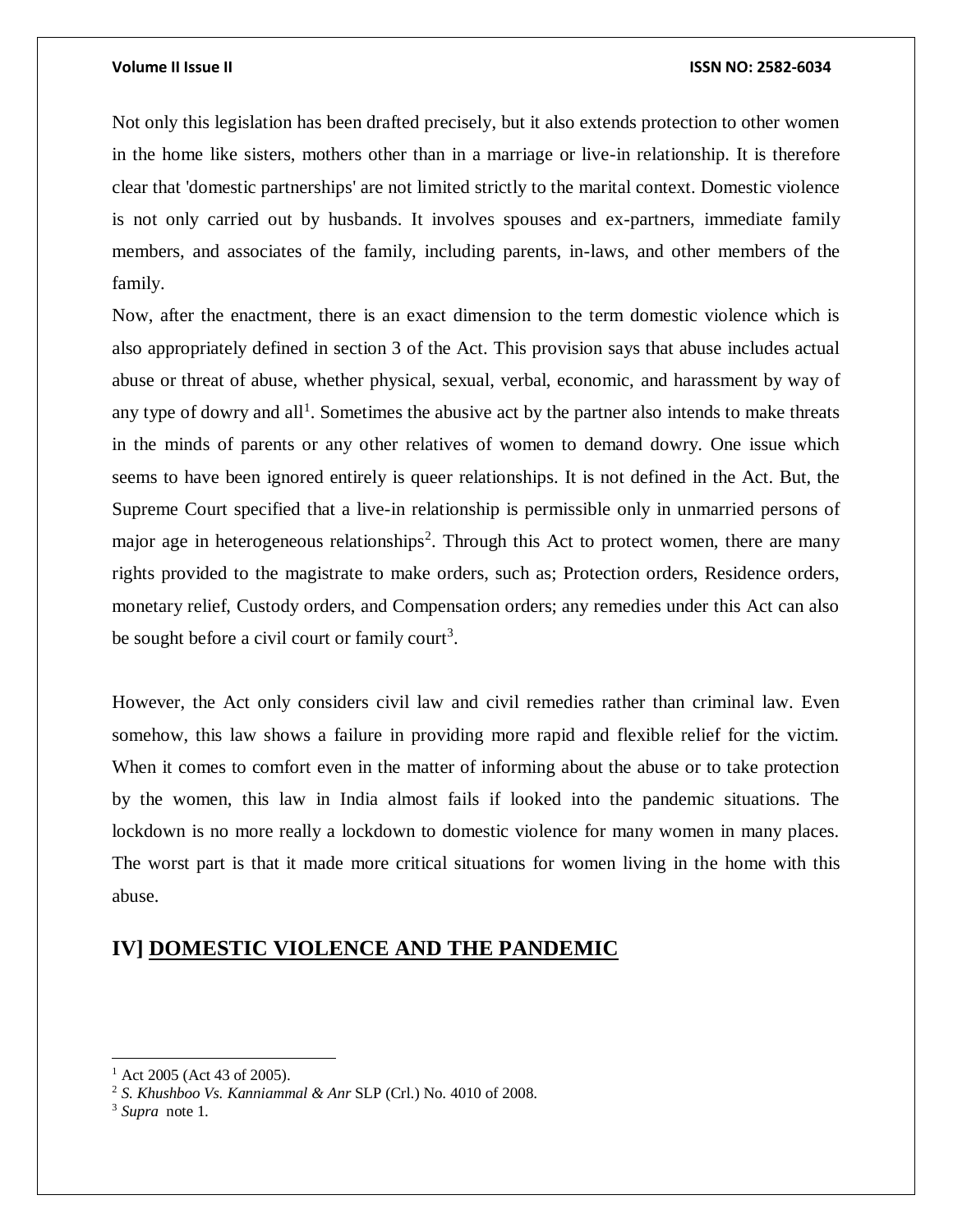### **Volume II Issue II ISSN NO: 2582-6034**

The right to live together within a shared household, itself provided by the law is a means to empower women especially when women do not have any type of income. But when the government announced the lockdown period because of the global spread of coronavirus, the partners started to spend 24 hours together, even the whole family without getting a chance to go outside. When we think about it, firstly it is a good thing that from the busy schedule of our lifestyle everyone got a chance to spend the time only with the family and make some good memories and moments. But, this was not the same for all households.

With the increased spread of the virus, many things happened apart from the physical and psychological health risks in the society like layoffs, salary reductions, closure of many businesses, mental stress, financial losses, etc. The impact of these things ended in abusive behavior against women in the home. When the government made rules and regulations to protect society from the virus, these kinds of consequences may be unexpected. The distress calls received from victims of Domestic violence who were stuck in closed spaces with abusive partners increased by 15 to 30 percent in several countries. As a result of physical distancing legislation and its associated lockdowns, many international organizations have become aware of a global rise in cases of domestic violence.

### **V] NO LOCKDOWN FOR DOMESTIC VIOLENCE IN INDIA**

The Prime Minister of India Narendra Modi announced a national lockdown on the spread of the coronavirus on 24 March 2020. The National Commission of Women (NCW) recorded a 100 percent increase in the filing of complaints about domestic abuse cases within a fortnight. The NCW then launched a WhatsApp number for women to report domestic violence nationwide during the lockdown period. Although there was a rise in the number of cases of Domestic violence in India at the time, that is clear from NCW monthly numbers. In contrast to the initial months of 2020, it revealed a decrease in the complaints received during the lockdown. But suddenly after the lockdown measure relaxed, there was a rise in complaints too. The monthly data provided by NCW regarding the complaints during the restricted period is shown below;

**Variation in Received Complaints** [**2020; January to June]**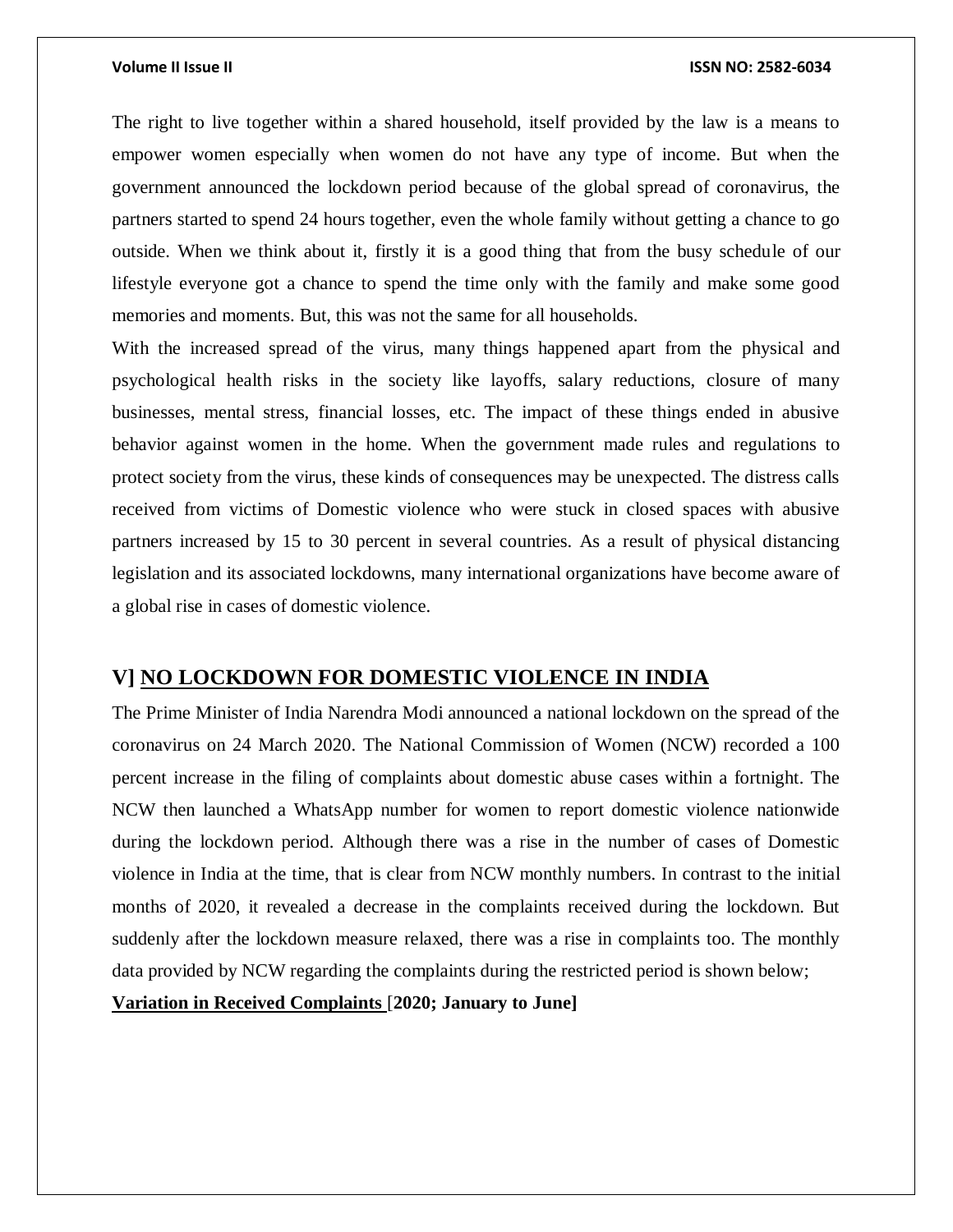

From the chart itself, it is clear that a huge increase in the cases of Domestic violence during the lockdown was correct; the instances were not reported actively. During March, 501 complaints are reported as per the provided report of NCW. When it comes to April, it becomes 377. The decrease in complaints does not mean that there was no domestic violence existed or that it got decreased. The reason why the number of complaints dropped is that there is no medium left for women to raise complaints during the lockdown period. That is proved when we see that there is a massive increase in complaints to the next month May and June 552 and 730 respectively. Not only had the NCW, the Delhi Commission for Women also registered fewer complaints related to domestic violence during the pandemic lockdown period, especially during March to June. A Helpline number (181) which received 6,909 complaints is also given, but last year, during the corresponding time between March and June, the number was 8,188. During the coronavirus pandemic, around 34,454 calls were recorded in the helpline. It makes clear that the abuses against women increased because of the lockdown when we compared them to previous data.

The statement by the authorities of the commission stated that "there was only a limited number of domestic violence cases reported in the initial days of the lockdown. It has been noted that when it progressed towards normalcy post lockdown, the domestic violence and other cases reported have also started increasing." However, national controls were eased by June, but separate lockdowns at the state and district level were later invoked by the respective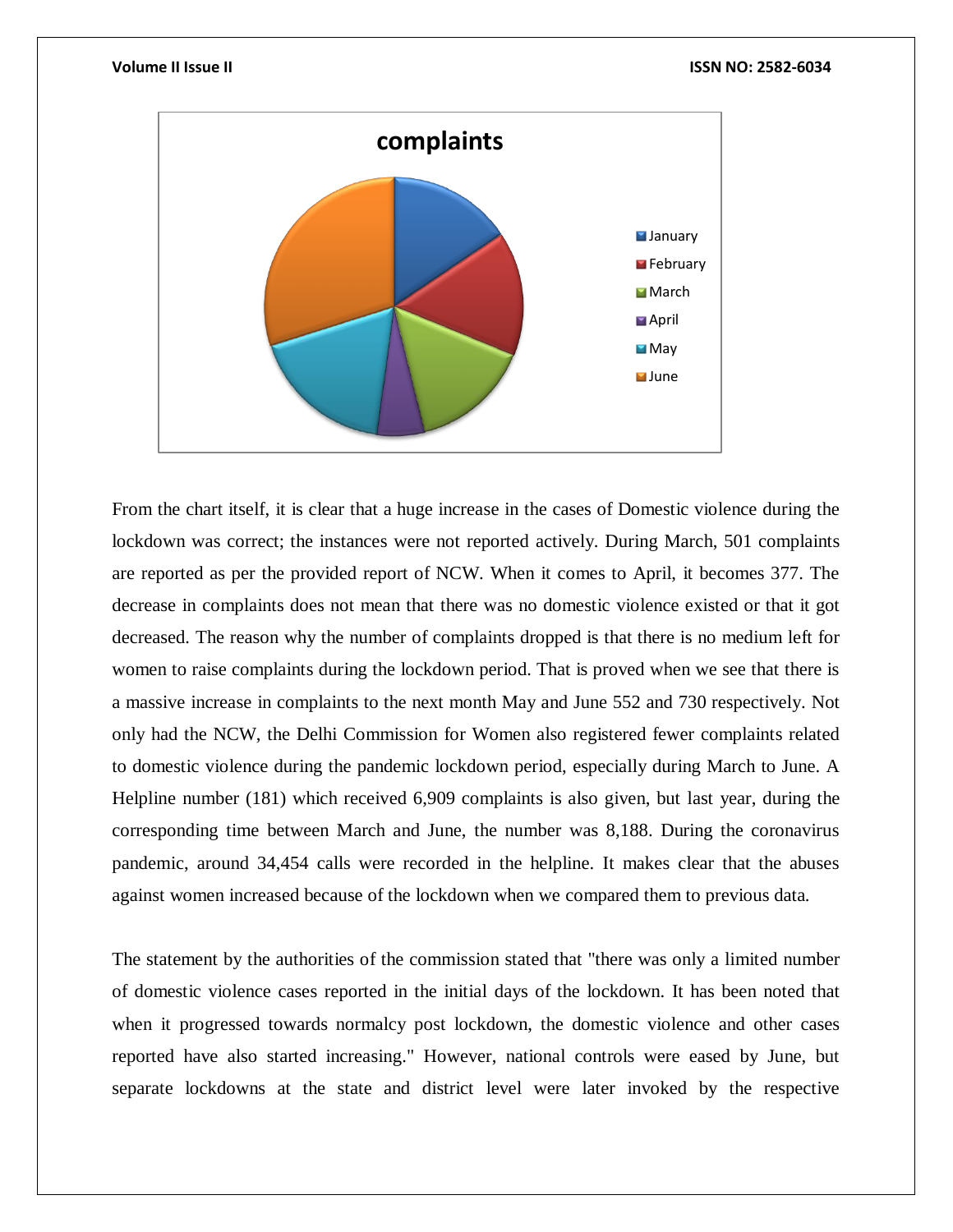governments. The same situation repeated itself. During the lockdown, sexual harassment also has been increased. India has noticed a rise in the use and selling of sex toys and other related things that is suggesting an increase in sexual activity and implying the chances of infringement of sexual rights also. Because of the fear of retribution, many violent victims do not report events. Mostly during this period of the lockdown, the fear and apprehension were at their peak because of the restricted movement and less contact with the native family.

# **VI] STRUGGLES OF WOMEN TO FIGHT AGAINST THE VIOLENCE DURING PANDEMIC**

It is clear that the lockdowns in India reduced the opportunities for reporting of domestic violence cases. Many difficulties are faced by women and become unsuccessful to let the authority to inform them about the abuses they are facing in the home. Not only this, because of the lockdown and other impacts of this pandemic the women are trapped in the house. Some of the struggle faced by women during the period were as follows:

- The restricted movement during the period preventing them from moving to safer places in cases of violence and abuse happens in the household.
- With men and women who were cohabiting together for more extended periods, the privacy of women plummeted, and instances of violence were rose.
- The [WhatsApp number](https://www.thehindu.com/news/national/ncw-launches-domestic-violence-helpline/article31312219.ece) launched by the NCW had a limited reach as only 38% of women in [India own the medium of phones.](https://epod.cid.harvard.edu/project/understanding-barriers-and-impacts-womens-cell-phone-adoption-india)
- A fewer have an internet connection especially in the rural areas getting an internet connection is difficult. If at all it is available there will be a poor connection.
- The use of the internet and thereby, the online platforms were not possible for illiterate and uneducated women.
- Native family is usually the first point of contact for the victim. But during the lockdown, it made it impossible to contact them or to go to them to safeguard themselves from abuse which also made fear and not to initiate complaints as well.
- The Domestic Violence Act had not been identified as an essential service during the lockdown. The protection officers were unable to visit households of victims, and many other protections under this piece of legislation shown ineffective during this period.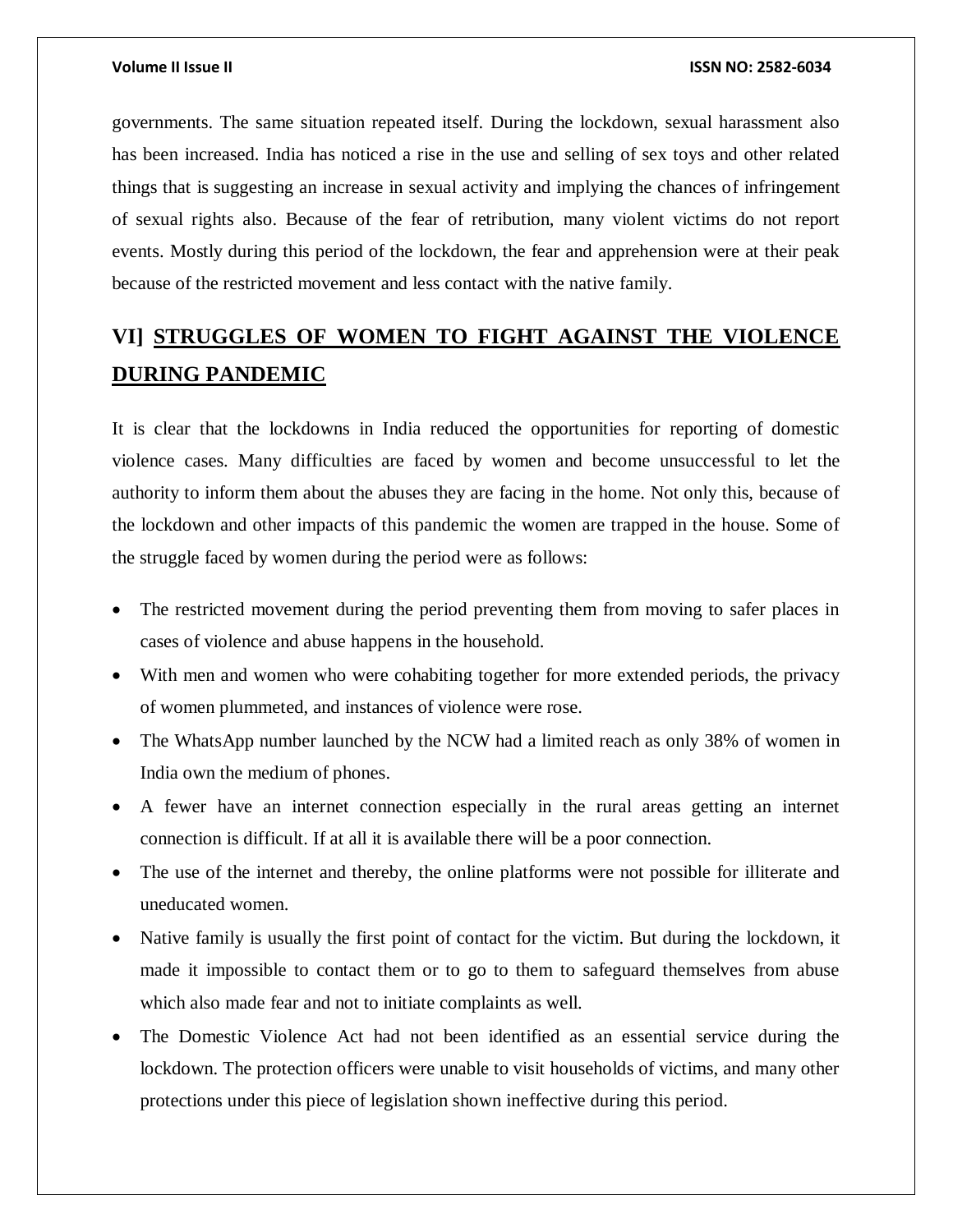- NGOs were not able to have physical interactions with the victims, even with those who have a history of violence that made more critical situations to those houses already existed domestic violence. If at all, there is no past such history it made the violence a start.
- Police officers being at the frontline to tackle COVID-19 and restrict the unnecessary movements and interactions kept avoided the violence against women and many other crimes during this period.

## **VII] WHY THE RATES OF ABUSES INCREASED?**

As India is a traditionally patriarchal society, domestic work is mainly considered a task for women. The shortage of domestic assistance and spending all the time together between the couple and sharing household jobs increased the chances of domestic violence. Pandemics have an enabling climate of fear and misunderstanding that can intensify different types of violence against women. Besides, economic inequality, financial uncertainty, and alienation are also some of the reasons that make domestic violence much more common. During any natural disaster, the causation of domestic violence is multifaceted, precipitated by several, interdependent triggers such as physical containment stress, economic disturbance, business slowdown, potential unemployment, lack of required provisions, restricted social support. Income loss, less power over economic stability and thereby mostly making the male lead to more control over their spouses, this situation is worse if a female spouse is hired and a male is unemployed<sup>4</sup>. Women's unemployment destroys this shield and leaves them vulnerable to spousal abuse. Unemployment for women often means depending on a male partner, losing social relations, and being locked up 24 by 7 with the abuser made the conditions much worsen it

Apart from all these, in the presence of his family members, as the liquor outlets are closed during the lockdown, the offender may inflict violence on the spouse requesting to satisfy his alcohol consumption needs or may consume alcohol at home<sup>5</sup>. Domestic violence worsens in all the above cases. Consumption was inside the house, which is not just the issue of behavioral change again after consumption, worse the Domestic violence. In the era of the Indian pandemic, the perception of domestic violence offenders has tightened. Victims of violence are distanced

 $\overline{\phantom{a}}$ 

<sup>4</sup> See, https://www.ncbi.nlm.nih.gov/pmc/articles/PMC7295494/.

<sup>5</sup> *Ibid*.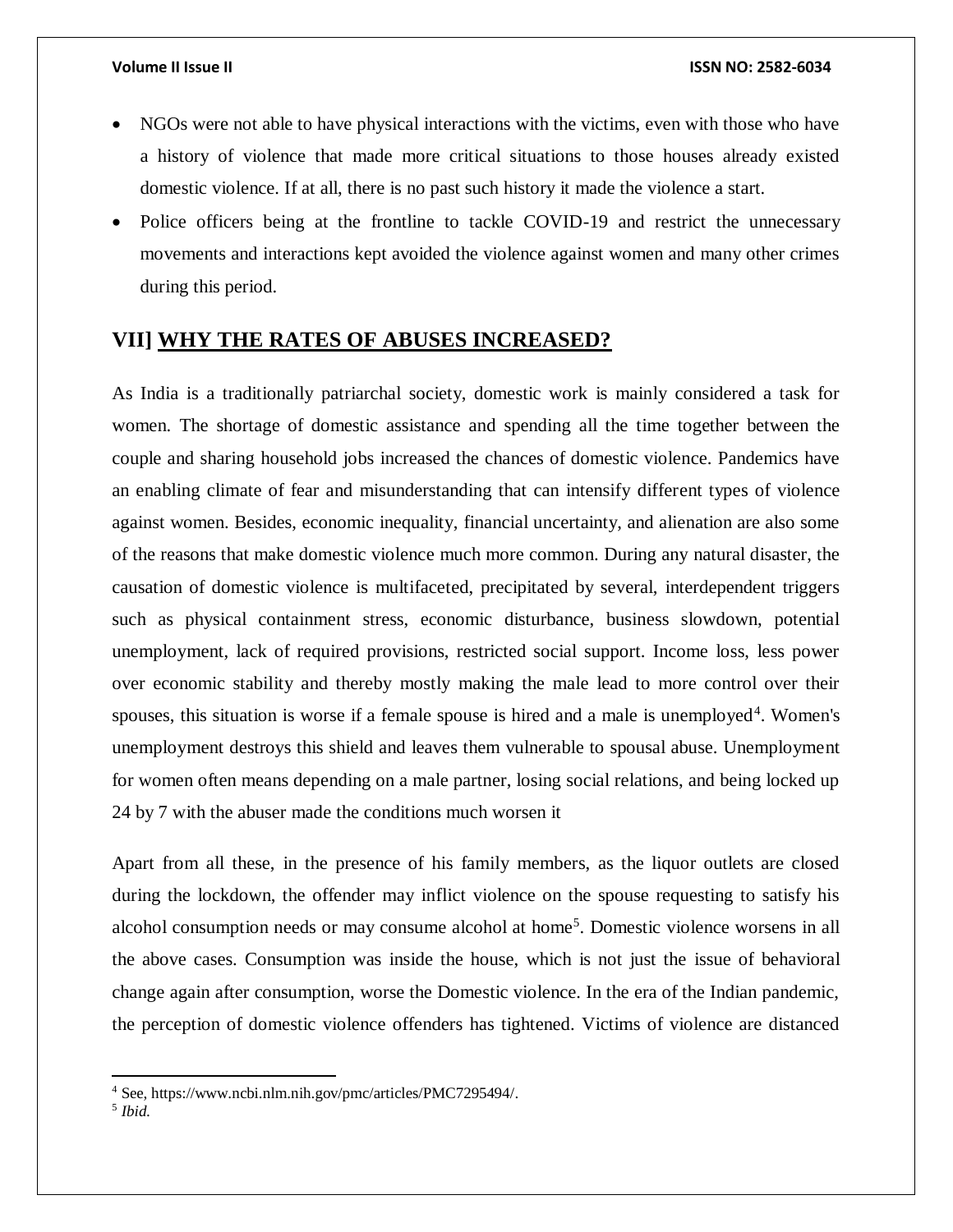from their conventional support networks, making it impossible for them to call for assistance or any type of help.

## **VIII] PREVENTIVE MEASURES**

However, when it was found that day by day the domestic violence against women is increasing, and the protection under the Domestic Violence Act is no more adequate to the society much new type of preventive measures have arisen, unlike the past standards. That helped a lot to the victims at least to a limited extent. It is important to note that those entire measures are in one or another way connected to online mode only. The main actions initiated are anti-domestic violence campaigns. The successes of Anti-domestic violence campaigns depend upon how they address the issue. Usually, the victims, bystanders, and perpetrators are the main three target groups of all types of Anti-DV campaigns.

An anti-DV video at the beginning of April by different Indian celebrities was released through various online platforms. Vidya Balan, Virat Kohli, Anushka Sharma, and a few other Bollywood celebrities, set in a black and white frame, urged "men to take a stand against" domestic violence and "women to break the silence" around it. It aimed to create awareness about the Domestic Violence practice as well as to decrease those kinds of abuses and try to educate about this in the viewers. The [Chuppi Tod](https://timesofindia.indiatimes.com/city/raipur/raipur-polices-chuppitod-campaign-to-deal-with-domestic-violence-survivors/articleshow/75714642.cms) (break the silence) campaign was initiated by the Raipur police<sup>6</sup>. It helped to encourage victims to report any violence and abuse in the household while police enquired about the past complainants that someway helped to create fear in the minds of abusers. However, it falls short of offering redress to victims until a case is reported.

In order to draw attention to the domestic violence victims, NGO '*Sneha*', with the aid of many Bollywood actors, took to Instagram. Actresses Karishma Kapoor, Bipasha Basu, and others urged people to speak up against domestic violence as part of this '*#LockdownMeinLockup*' (locked up during the lockdown) movement<sup>7</sup>. Avon's '[#IsolatedNotAlone](https://www.financialexpress.com/brandwagon/avon-launches-isolatednotalone-to-support-domestic-violence-survivors/1949047/)' anti-DV campaign and

 $\overline{a}$ 

<sup>6</sup>Akshaya Vijayalakshmi,*Violence No More: India's COVID-19 opportunity for anti-domestic violence campaigns*, WARC, available at https://www.warc.com/newsandopinion/opinion/violence-no-more-indias-covid-19 opportunity-for-anti-domestic-violence-campaigns/3641.

<sup>7</sup> *Ibid.*